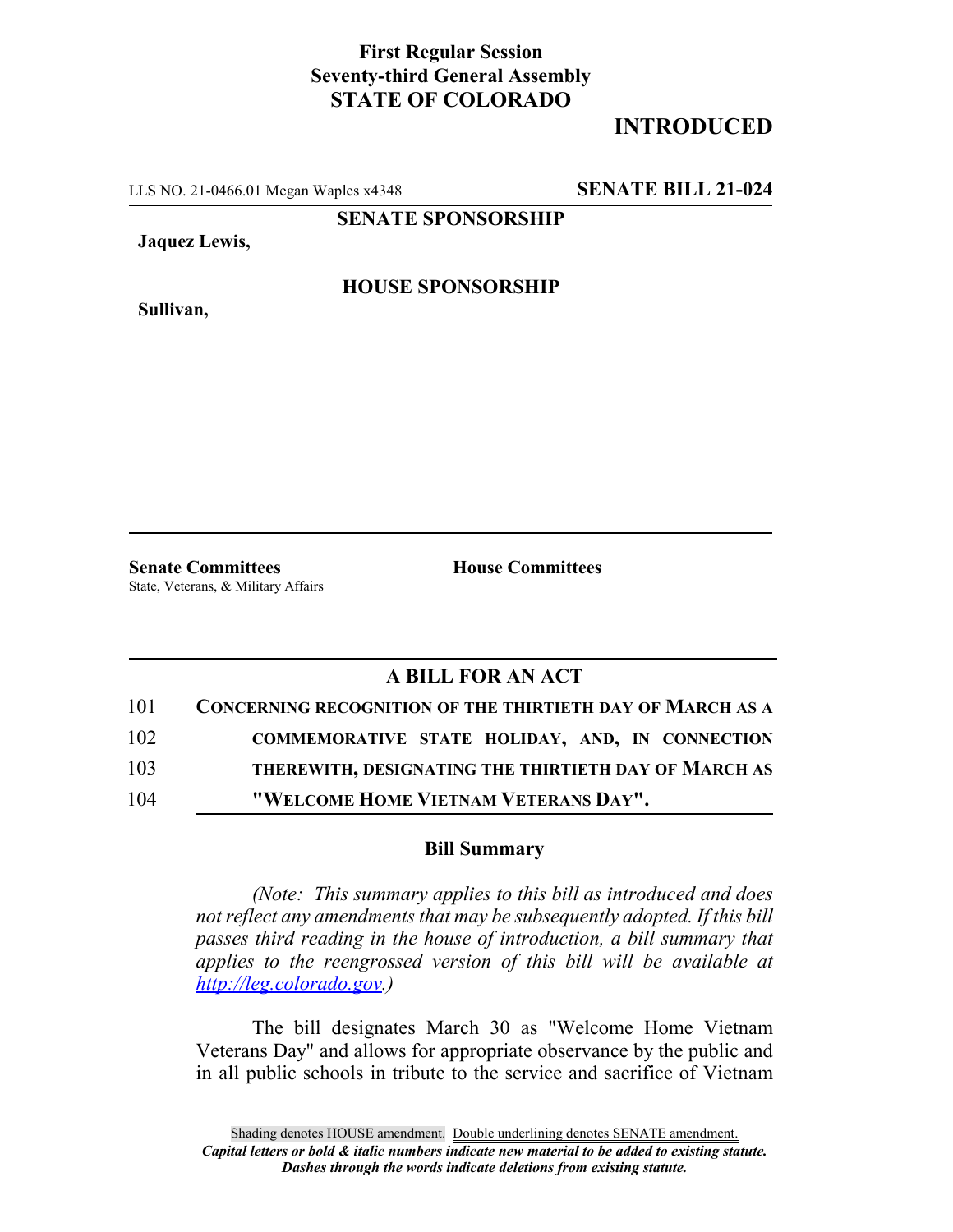#### veterans.

| $\mathbf{1}$   | Be it enacted by the General Assembly of the State of Colorado:           |
|----------------|---------------------------------------------------------------------------|
| $\overline{2}$ | <b>SECTION 1. Legislative declaration.</b> (1) The general assembly       |
| 3              | hereby finds and declares that:                                           |
| $\overline{4}$ | (a) The Vietnam war was fought in Vietnam from 1961 to 1975,              |
| 5              | and involved North Vietnam and the Viet Cong in conflict with United      |
| 6              | States armed forces, allies of the United States, and South Vietnam;      |
| 7              | (b) During this period, more than two million seven hundred               |
| 8              | thousand American soldiers, both volunteers and draftees, served tours of |
| 9              | duty in Vietnam, with a total of more than nine million active duty       |
| 10             | military personnel, in what was an extremely long, difficult, and complex |
| 11             | war;                                                                      |
| 12             | (c) On January 27, 1973, an agreement was reached to end the war          |
| 13             | and, on March 30, 1973, the United States armed forces completed its      |
| 14             | withdrawal of combat troops;                                              |
| 15             | (d) More than fifty-eight thousand members of the United States           |
| 16             | armed forces, including six hundred twenty-three Coloradans, lost their   |
| 17             | lives in Vietnam and more than three hundred thousand members were        |
| 18             | wounded;                                                                  |
| 19             | (e) In addition, more than two thousand five hundred members of           |
| 20             | the United States armed forces were listed as prisoners of war or missing |
| 21             | in action, including forty-one Coloradans, twenty-four of whom remain     |
| 22             | unaccounted for;                                                          |
| 23             | Members of the United States armed forces who served<br>(f)               |
| 24             | bravely and faithfully for the United States during the Vietnam war were  |
| 25             | caught on their return home in the crossfire of an extremely divisive     |